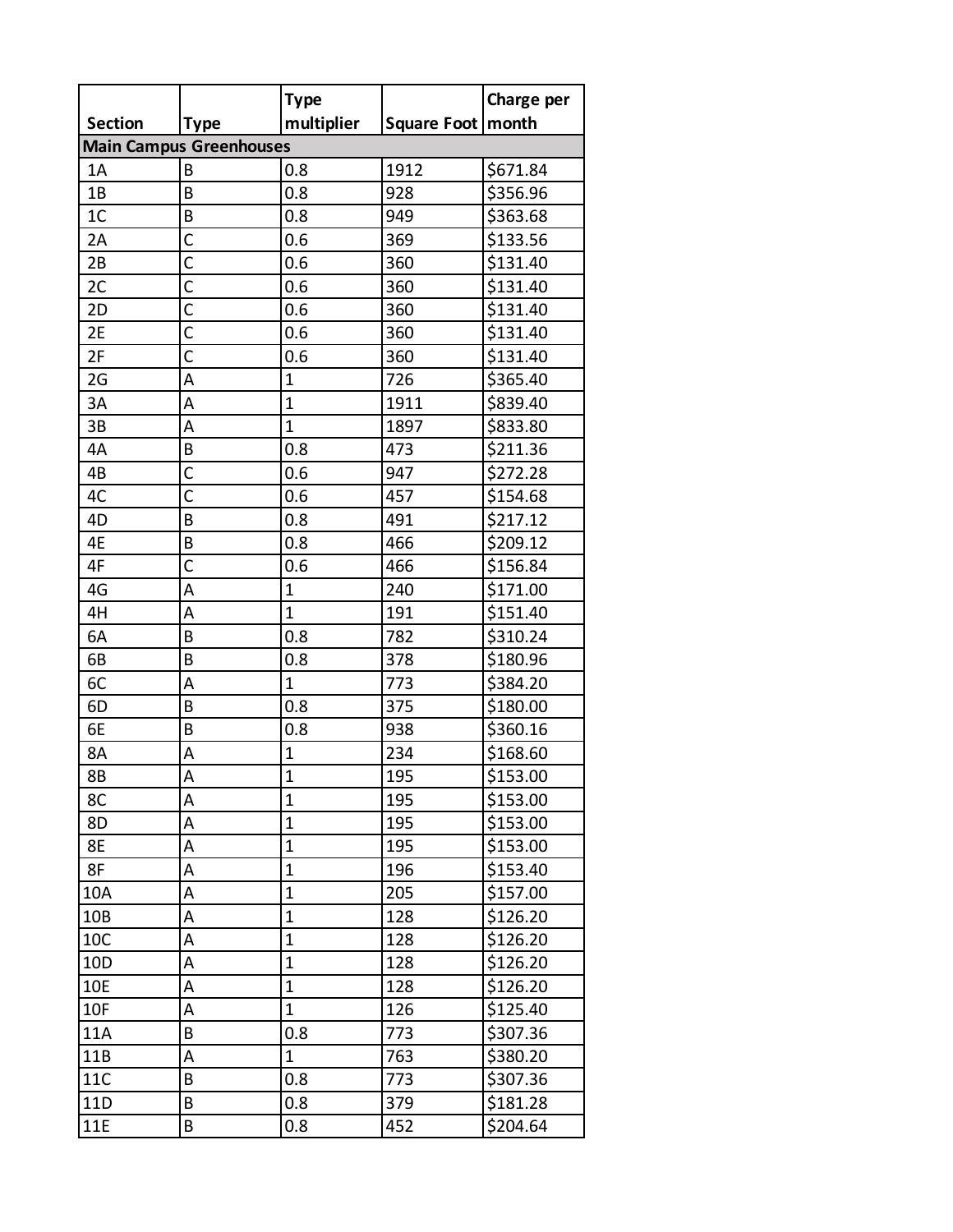| 12A   | А | $\mathbf 1$  | 772  | \$383.80   |
|-------|---|--------------|------|------------|
| 12B   | A | $\mathbf{1}$ | 773  | \$384.20   |
| 12C   | B | 0.8          | 473  | \$211.36   |
| 12D   | B | 0.8          | 458  | \$206.56   |
| 13A   | А | $\mathbf 1$  | 1913 | \$840.20   |
| 13B   | А | $\mathbf 1$  | 1897 | \$833.80   |
| 14A   | А | $\mathbf{1}$ | 1928 | \$846.20   |
| 14B   | А | $\mathbf{1}$ | 1889 | \$830.60   |
| 15A   | B | 0.8          | 1699 | \$603.75   |
| 15B   | А | $\mathbf{1}$ | 1897 | \$833.80   |
| 16A   | B | 0.8          | 1956 | \$685.92   |
| 16B   | А | $\mathbf 1$  | 1866 | \$821.40   |
| 18A   | А | $\mathbf{1}$ | 738  | \$370.20   |
| 18B   | А | $\mathbf{1}$ | 732  | \$367.80   |
| 18C   | А | $\mathbf{1}$ | 732  | \$367.80   |
| 18D   | А | $\mathbf{1}$ | 724  | \$364.42   |
| 20A   | А | $\mathbf{1}$ | 608  | \$318.15   |
| 20B   | А | $\mathbf{1}$ | 803  | \$396.20   |
| 21A   | А | $\mathbf{1}$ | 3077 | \$1,305.80 |
| 21B   | А | $\mathbf 1$  | 771  | \$383.40   |
| 22A   | B | 0.8          | 871  | \$338.72   |
| 22B   | B | 0.8          | 2182 | \$758.24   |
| 22C/D | B | 0.8          | 862  | \$335.84   |
| 29A   | А | $\mathbf 1$  | 201  | \$155.40   |
| 29B   | А | $\mathbf{1}$ | 166  | \$141.40   |
| 29C   | А | $\mathbf{1}$ | 160  | \$139.00   |
| 29D   | А | $\mathbf{1}$ | 165  | \$141.00   |
| 29E   | А | $\mathbf{1}$ | 159  | \$138.60   |
| 29F   | А | $\mathbf{1}$ | 165  | \$141.00   |
| 29G   | А | $\mathbf{1}$ | 159  | \$138.60   |
| 29H   | А | 1            | 165  | \$141.00   |
| 291   | А | $\mathbf{1}$ | 159  | \$138.60   |
| 29J   | А | $\mathbf{1}$ | 165  | \$141.00   |
| 29K   | А | $\mathbf{1}$ | 159  | \$138.60   |
| 29L   | А | $\mathbf{1}$ | 165  | \$141.00   |
| 29M   | А | $\mathbf{1}$ | 159  | \$138.60   |
| 43A   | Β | 0.8          | 1188 | \$440.16   |
| 44A   | C | 0.6          | 313  | \$120.23   |
| 44B   | B | 0.8          | 298  | \$155.22   |
| 44C   | Β | 0.8          | 313  | \$160.30   |
| 44D   | Β | 0.8          | 1183 | \$438.56   |
| 45A   | А | $\mathbf{1}$ | 513  | \$280.20   |
| 45B   | А | $\mathbf{1}$ | 504  | \$276.60   |
| 45C   | Α | $\mathbf 1$  | 506  | \$277.40   |
| 46A   | A | $\mathbf 1$  | 1133 | \$528.20   |